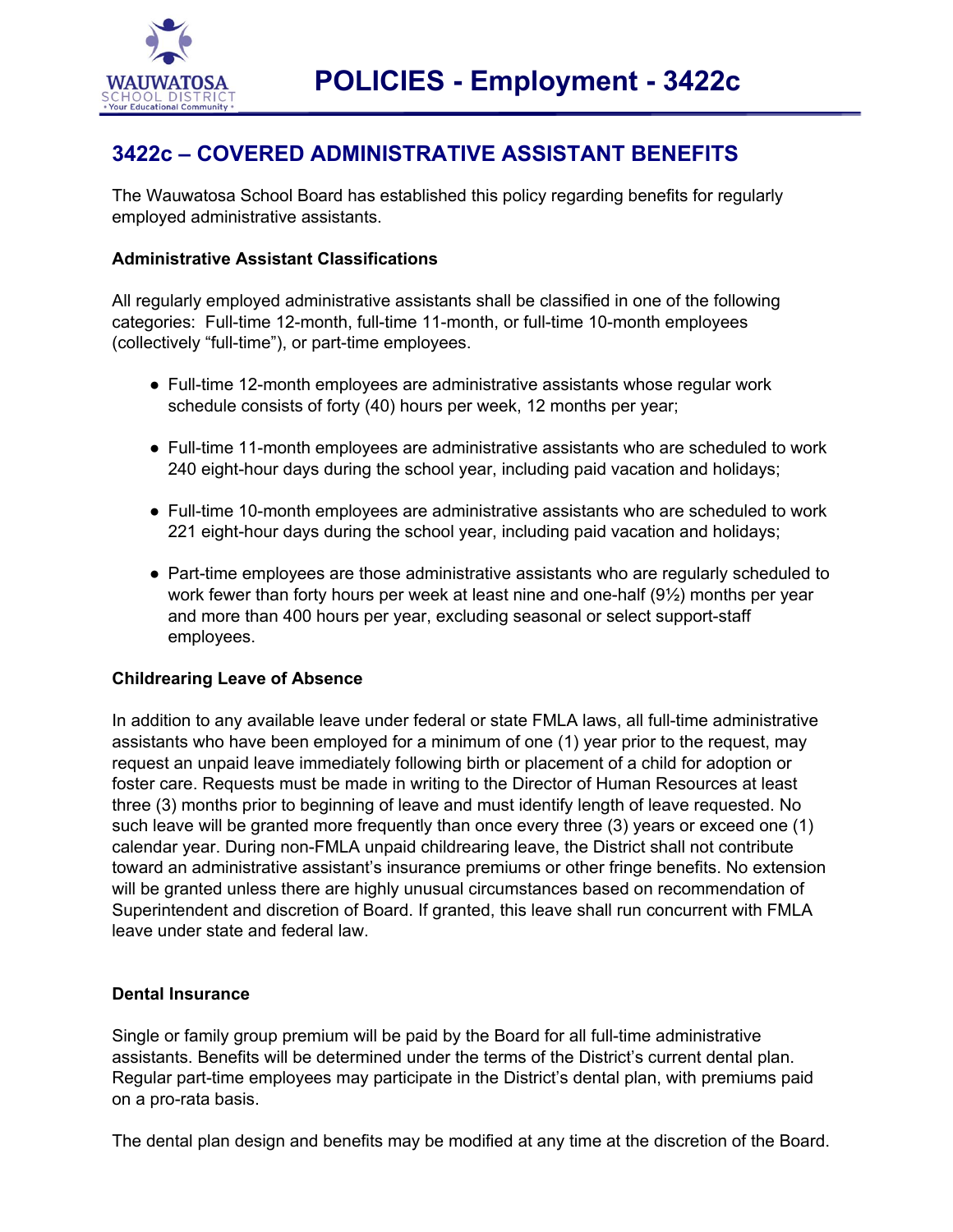#### **Post-Employment Benefits**

An administrative assistant may be eligible, after fifteen (15) years of full-time, continuous employment with the Wauwatosa School District, attainment of age fifty-five (55), and who retires, to receive benefits set forth herein. Employees desiring to do so shall notify the Superintendent in writing sixty (60) days prior to the anticipated effective retirement date.

## **A. Eligible Administrative Assistants With At Least 15 Years of Continuous, Full-Time Employment With The District**

For those administrative assistants with at least fifteen (15) years, but fewer than twenty-five (25) years of continuous employment with the District and who retire, the District shall pay the health insurance premium in force at the date of retirement for the District program for a single or family plan, whichever was in effect prior to retirement. Payments of health insurance premiums for administrative assistants who retire under this provision shall continue until the administrative assistant attains Medicare eligibility, the administrative assistant's death or sixty (60) payments have been made by the District on behalf of the retiree, whichever comes first.

## **B. Eligible Administrative Assistants With 25 Or More Years of Continuous, Full-Time Employment With The District**

For those administrative assistants who retire and have at least twenty-five (25) years of continuous full-time employment with the District, the District shall pay the health insurance premium in force at the date of retirement for the District program for a single or family plan, whichever was in effect prior to retirement. Payments of health insurance premiums for administrative assistants who retire under this provision shall continue until the administrative assistant attains Medicare eligibility, the administrative assistant's death or ninetysix (96) payments have been made by the District on behalf of the retiree, whichever comes first.

# **C. Eligible Administrative Assistants Who as of June 30, 2013, Had at Least 15 Years of Continuous, Full-Time Employment With the District and Had Attained Age Fifty-Five (55)**

For those administrative assistants, under this policy, who met both the age and eligibility requirements under the 2010-2013 Agreement between the Wauwatosa School District and the Wauwatosa Educational Support Association (WESA), shall maintain the level of benefits under Article 17 of that Agreement as of July 1, 2013, but shall not be entitled to earn a higher level benefit under that contract provision for additional years of service beyond July 1, 2013. Such an employee may, however, elect to retire with the benefits outlined in paragraph B, above, should the employee's additional years of service qualify him/her for a higher benefit category.

# **D. All Administrative Assistants Receiving PostEmployment Benefit Under This Policy**

Changes in law may create significant liability for District if the benefits outlined in this post-employment section of this policy (hereinafter "this section") result in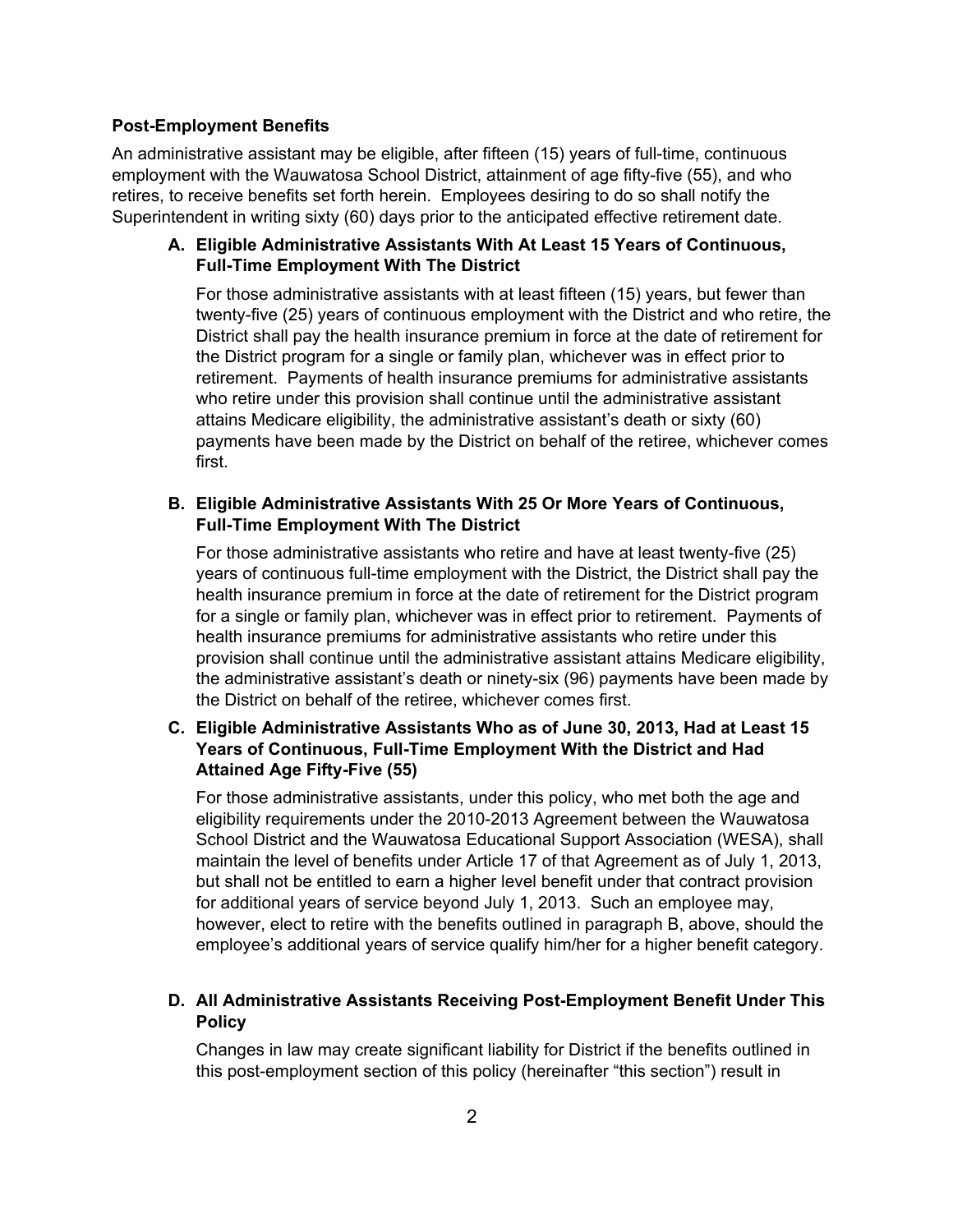penalties, fees, or excise tax payments. Accordingly, notwithstanding anything in this policy to the contrary, if the District reasonably determines that one or more provisions of the benefits outlined in this section may subject the District to liability for any penalty, fee, or excise tax payment, or the potential for same, under any provision(s) of the Patient Protection and Affordable Care Act, the Health Care and Reconciliation Act, any regulations formulated pursuant to either such Act or otherwise, or any other relevant law, the District reserves the right to unilaterally modify the benefits outlined in this section to eliminate the potential liability for District. In the event the District unilaterally modifies one or more of the benefits in this section as a result of liability for any penalty, fee, or excise tax payment, or the potential for same, the District will (a) provide notice to the retired administrative assistant that it is modifying the benefit(s) pursuant to this paragraph; and (b) provide the retired administrative assistant with a cash payment or other benefit(s), as determined by the District, of approximately the same cost to the District. It is the District's stated intent that it will make a good faith effort to attempt to maintain the approximate value (based on the cost to the District) of the benefits provided for in this section in any unilateral modification(s) instituted pursuant to this paragraph.

Administrative assistants must give sixty days (60) notice of the intent to retire and receive benefits under this policy. The policy may be modified from time-to-time by the Board.

## **Limited Purpose Flexible Spending Account**

The administrative assistant has the option to establish a limited purpose flexible spending account and to have dollars deducted from his/her paycheck on a pre-tax basis to pay for qualified dependent care expenses, in accordance with the terms of the District's limited purpose flexible spending plan.

#### **Health Savings Account**

The administrative assistant has the option to establish a health savings account and to have dollars deducted from his/her paycheck on a pre-tax basis to pay for qualified medical expenses, in accordance with the terms of the District's health savings account.

#### **Funeral Leave**

Up to five (5) days' leave will be granted for the funeral of parent, sibling, spouse, child, son-in-law, daughter-in-law or domestic partner of the administrative assistant. In addition, one (1) day per year will be allowed for other relatives not listed above. Days taken as funeral leave are charged to sick leave.

#### **Group Life Insurance**

Group life insurance is provided to full-time administrative assistants in multiples of \$1,000 to a maximum to the next even \$1,000 above the administrative assistant's basic wage or salary with a minimum coverage of \$10,000, at no cost and without a medical examination. The basic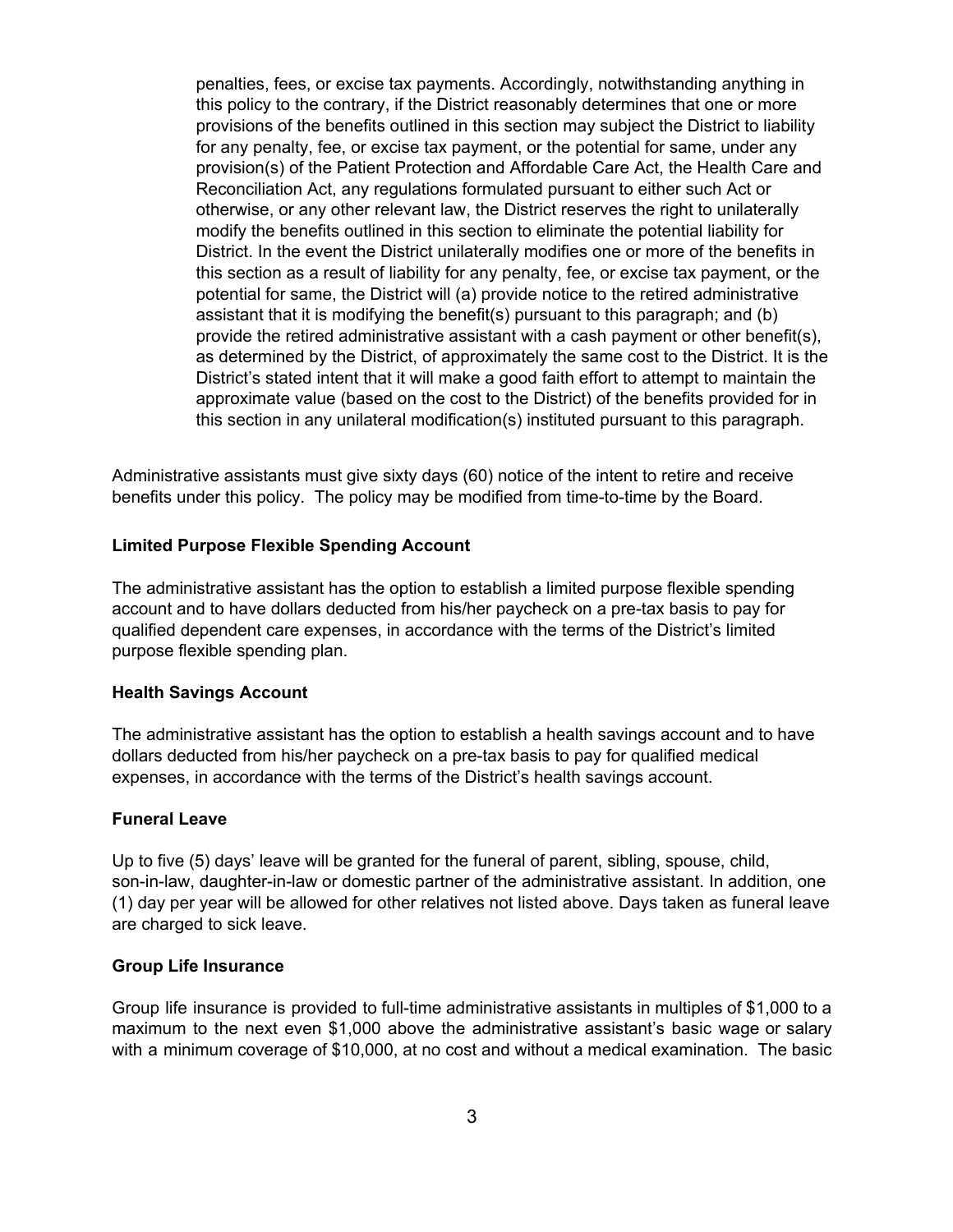wage or salary is the administrative assistant's earnings based on his/her regular work schedule, excluding any premium or overtime payments.

Administrative assistants may purchase additional insurance, up to the plan maximum, at no additional expense to the Board.

Upon retirement, a full-time administrative assistant who qualifies for post-retirement benefits with at least fifteen (15) years of continuous service, shall continue to receive a life insurance benefit equal to amount of coverage in force prior to his/her retirement. The retired administrative assistant's amount of life insurance will reduce to \$7,500 on the retiree's 65<sup>th</sup> birthday.

## **Health Insurance**

Eligible administrative assistants choosing health insurance coverage may select between two plans:

- Base Plan: The Board will pay the cost of single or family plan coverage for all eligible administrative assistants. The Board's payment shall be pro-rated based on the percentage of the administrative assistant's full-time status.
- ACA Plan: An eligible administrative assistant may select either single or family plan coverage, and the Board's contribution toward such coverage shall be equivalent to the cost of the single premium minus \$94.00/month. The ACA plan's initial effective date will be October 1, 2016.

Benefits will be determined under the terms of the current health care plans.

The health care plan design and benefits may be modified at any time at the discretion of the Board.

# **Vision Insurance**

The administrative assistant has the option to purchase vision insurance through payroll deduction in accordance with the terms of the District's group vision insurance plan.

# **Long-Term Disability Insurance**

The Board will pay the cost of long-term disability income insurance for full-time administrative assistants with maximum monthly benefit of ninety percent (90%) of monthly salary up to the plan maximum.

# **Short-Term Disability Insurance**

The administrative assistant has the option to purchase short-term disability income insurance through payroll deduction in accordance with the terms of the District's Group Short-Term Disability Insurance Plan.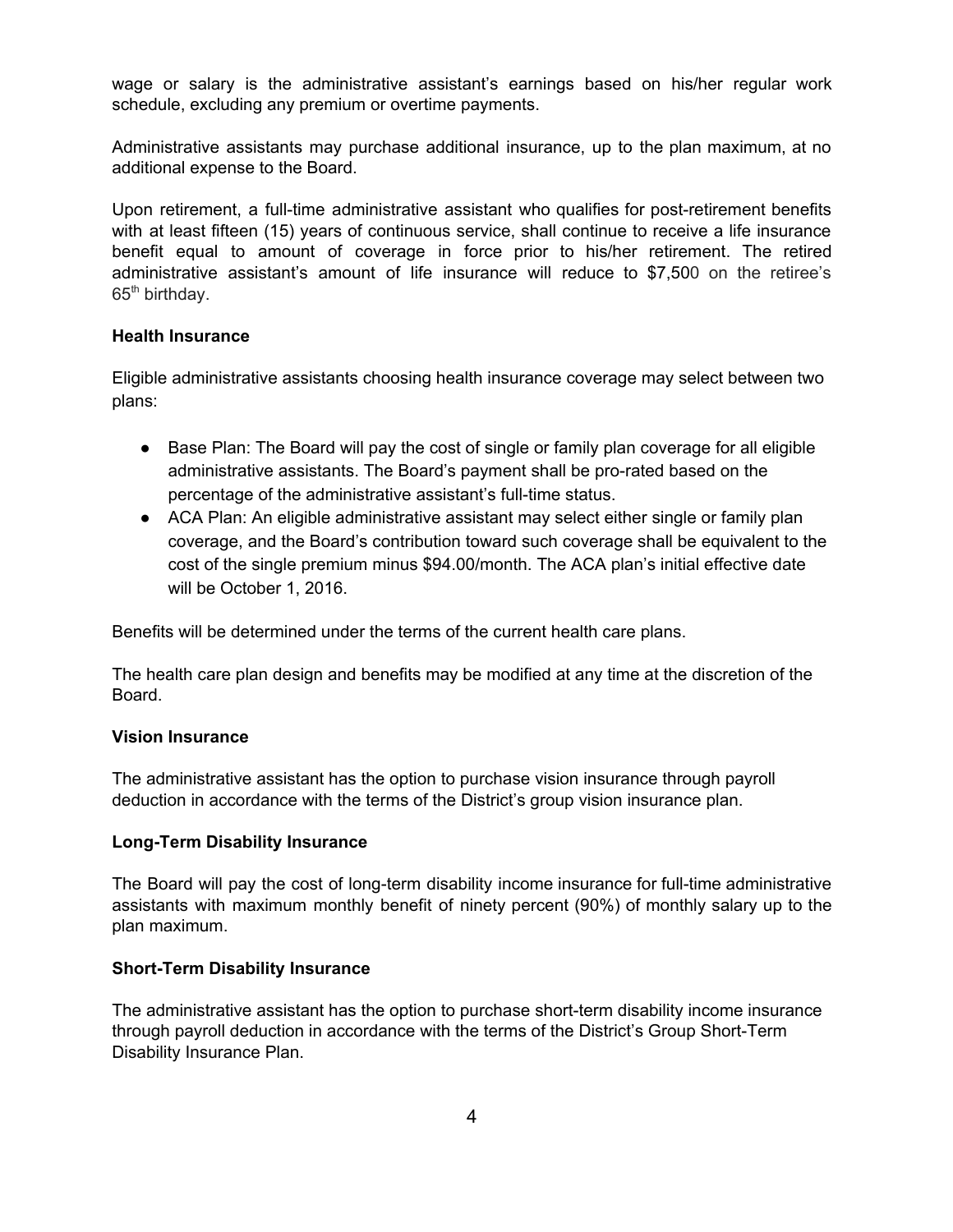## **Personal Leave**

Up to one day of personal leave per school year with pay shall be granted. Requests to use personal leave must be approved by the administrative assistant's direct supervisor and the Director of Human Resources. Personal leave shall be taken only in increments of half days or full days and shall not be deducted from sick leave nor shall it be used for that purpose.

#### **Retirement Fund**

The Board will pay the required employer contribution to the Wisconsin Retirement System (WRS). The administrative assistant will pay an amount equal to one-half of all actuarially required contributions to WRS.

#### **Sick Leave**

Administrative assistants earn 1 sick day per month with a maximum annual accumulation based on the administrative assistant's classification as a 12-, 11-, or 10-month administrative assistant. Part-time administrative assistants' accumulation of sick leave is prorated based on the administrative assistant's regular work schedule. Sick days may be accumulated to one hundred (100) days for 12-month administrative assistants and eighty five (85) days for 10-month administrative assistants. Sick leave may be used for personal illness or to attend medical appointments. Up to one-half  $(1/2)$  of accumulated days or fifteen  $(15)$  days, whichever is less, may be used in case of illness of member's spouse, child, parent or domestic partner.

Sick leave benefits may be used in increments of one (1) hour or multiples thereof.

To the extent permitted by applicable law, use of sick days for leave which qualifies under state or federal FMLA provisions shall run concurrently with such FMLA leave.

#### **Tuition**

The District shall reimburse administrative assistants for tuition costs for courses related to present work assignments or for courses related to job advancement with the District. To be eligible for reimbursement, the administrative assistants must have prior approval of the Superintendent and submit to the Superintendent proof of satisfactory completion of any courses. Furthermore, to be eligible for reimbursement, the administrative assistant must earn a minimum grade of "B" or "P". The scholarship award amount is deducted. In selected circumstances, the Superintendent or his/her designee may waive the requirement that courses receive pre-authorization to qualify for tuition reimbursement.

If the administrative assistant receives tuition reimbursement pursuant to this policy and then voluntarily terminates employment with the District within three (3) years after receiving tuition reimbursement, the administrative assistant agrees to repay the District for tuition monies paid to the administrative assistant according to the following schedule:

A. Within one year after the check date with which tuition reimbursement is paid: one hundred percent (100%) of all tuition monies paid to the administrative assistant;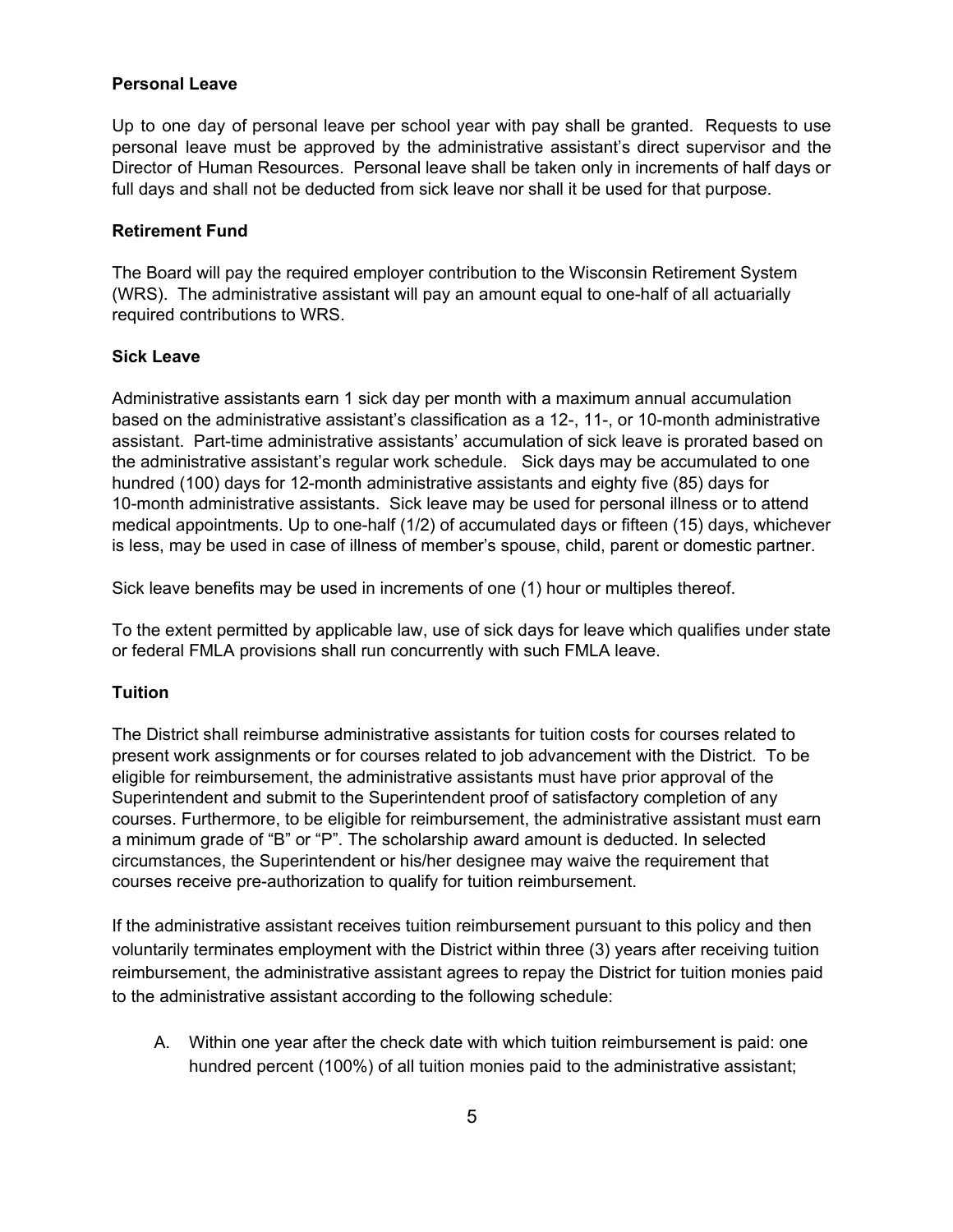- B. Within two years after the check date with which tuition reimbursement is paid: sixty-six percent (66%) of all tuition monies paid to the administrative assistant;
- C. Within three years after the check date with which tuition reimbursement is paid: thirty-three percent (33%) of all tuition monies paid to the administrative assistant.

Prior to receiving tuition reimbursement, the administrative assistant must enter into a contractual arrangement with the District, and the contract shall, at a minimum, contain the tuition reimbursement parameters outlined in this policy. The Board delegates to the District Administrator or his/her designee authority to draft and enter into this type of contract on behalf of the District.

# **Vacation Days**

# A. **Vacation Entitlement**

1. Full-time 12-Month Administrative Assistants Hired Prior to July 1, 1996

An administrative assistant hired prior to July 1, 1996 (except for part-time administrative assistants, and ten-month administrative assistants) shall be entitled to an annual paid vacation in accordance with the following schedule based on continuous length of service computed from the day of hire:

10 days after 1 year of service

15 days after 5 years of service

- 20 days after 10 years of service
- 25 days after 15 years of service

Those full-time administrative assistants earning more than 25 days of vacation based on years of service as of July 1, 2002, shall continue to be entitled to an annual paid vacation at that same annual rate, but shall not earn additional days beyond that amount.

2. Full-time 12-Month Administrative Assistants Hired on or After July 1, 1996

An administrative assistant hired on or after July 1, 1996 (except for part-time administrative assistants and ten-month administrative assistants) shall be entitled to an annual paid vacation in accordance with the following schedule based on continuous length of service computed from the day of hire:

10 days after 1 year of service

15 days after 5 years of service

20 days after 10 years of service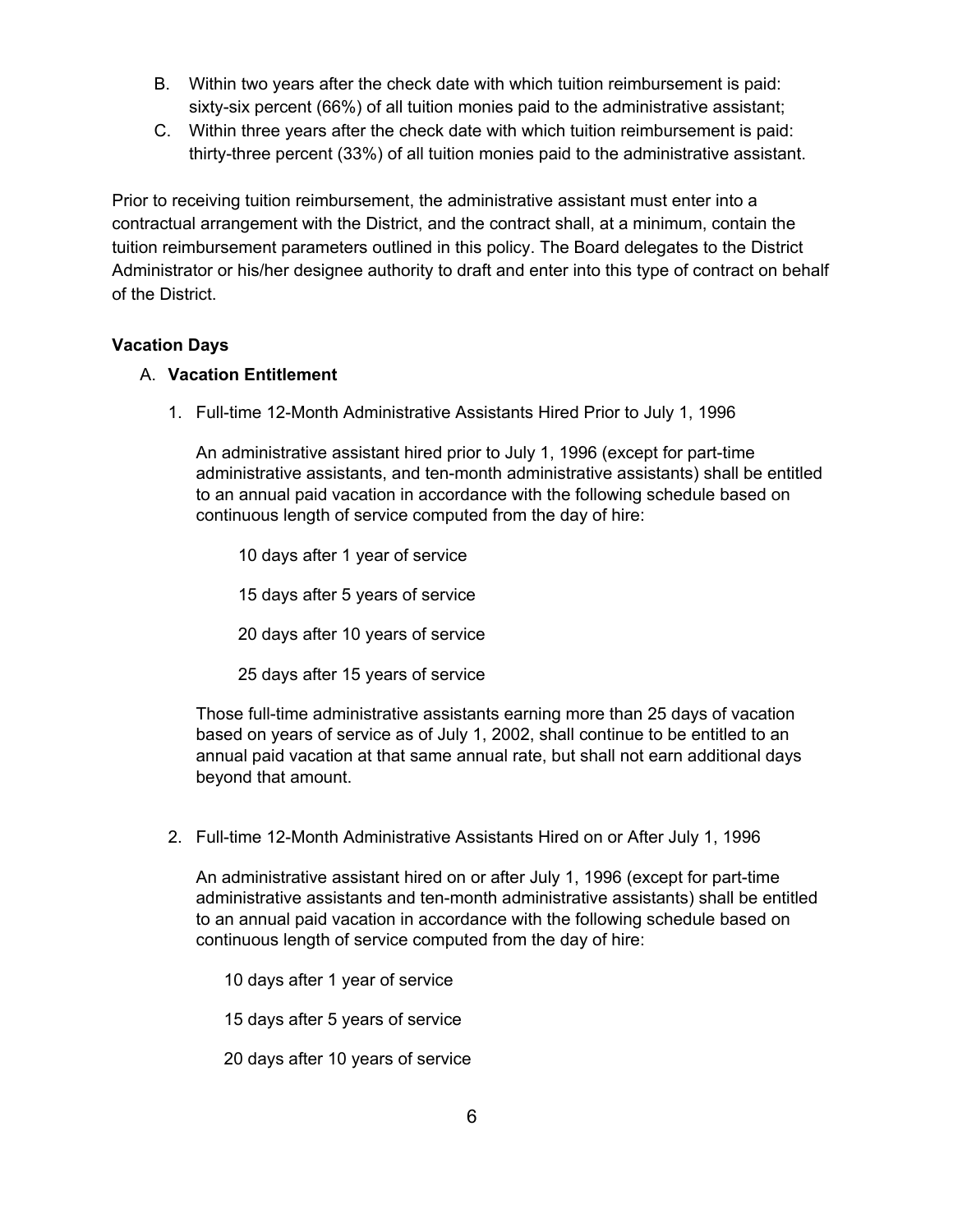Any administrative assistant with less than one year of service at July 1 shall be entitled to an annual paid vacation in accordance with the above schedule, such annual vacation to be prorated based on continuous length of service computed from the date of hire.

3. Regular Full-Time 11-Month Administrative Assistants

An eleven-month administrative assistant shall be entitled to an annual paid vacation in accordance with the following schedule based on continuous length of service computed from the day of hire:

5 day after 1 year 8 days after 5 years

11 days after 7 years

12 days after 12 years

4. Regular Full-Time 10-Month Administrative Assistants

A ten-month administrative assistant shall be entitled to an annual paid vacation in accordance with the following schedule based on continuous length of service computed from the day of hire:

1 day after 1 year 2 days after 5 years 3 days after 7 years 4 days after 9 years 5 days after 11 years 6 days after 13 years 7 days after 15 years

# B. **Accrual Date**

On July 1 of each year, a determination shall be made for each administrative assistant, in accordance with the schedule set forth in section A above, of the amount of vacation with pay to which he/she is entitled. In making such determinations, administrative assistants who complete their 5th or 12th year of service after July 1 in such calendar year will be entitled to take additional vacation time in such years after their anniversary date.

On July 1, any 12-month full-time administrative assistant who has completed six  $(6)$ months of employment is eligible for paid vacation of not less than five (5) days, plus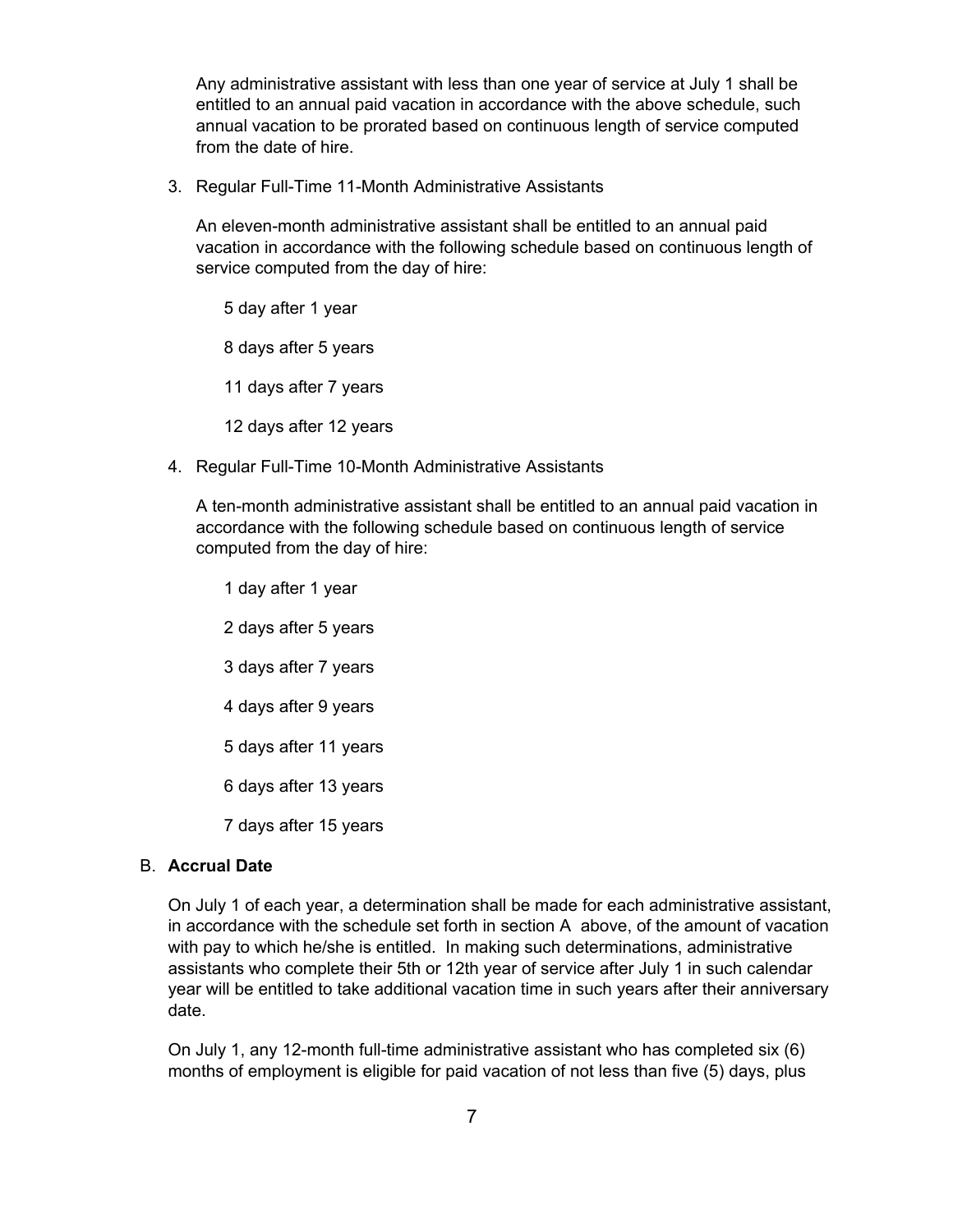any additional days accrued beyond the six (6) month period. On July 1, any administrative assistant who has completed less than six (6) months of employment shall be eligible for five (5) days of paid vacation to be taken after their six (6) month anniversary date. This accrued vacation must be taken prior to the following June 30th.

#### C. **Limitations on Use**

Administrative assistants eligible for vacation, except those assigned to schools, may use earned vacation during the school year. Administrative assistants assigned to schools are expected to take their vacation when school is not in session, except that administrative assistants entitled to three (3) or more weeks of vacation time may request that up to two (2) weeks of their vacation time be scheduled for a period when school is in session, provided that such request is made prior to May 1 of the year for which it is requested. Such requests shall be directed to the principal/supervisor and, if approved, shall be forwarded to the Human Resources Director. Vacations will be scheduled by building/department.

Vacations are not cumulative and must be taken within the vacation year of July 1 through June 30 of the following year unless a written request is filed with the principal and/or designated director and approved by the Superintendent.

Vacations may be taken in increments of one-half day for a maximum of one week of an administrative assistant's vacation time in a year. Vacations may be taken in full-day increments for up to a maximum of two consecutive weeks.

#### **Holidays**

The District shall observe a total of ten (10) paid holidays for 11-month and 12-month full-time administrative assistants: January 1, the Friday preceding Easter, Memorial Day, July 4, Labor Day, Thanksgiving Day, the day following Thanksgiving Day and December 24, 25, and 31. Ten-month full-time administrative assistants shall receive nine (9) paid holidays: January 1, the Friday preceding Easter, Memorial Day, Labor Day, Thanksgiving Day, the day following Thanksgiving Day and December 24, 25, and 31.

In order to be eligible for holiday pay, an employee must work the employee's regularly scheduled workdays immediately preceding and following the holiday, unless the employee is on an excused absence with pay. Employees on an unpaid leave of absence shall not be eligible for holiday pay if the holiday falls during the absence period.

#### **Full-time**

For the purpose of this policy, a full-time administrative assistant is one who is regularly scheduled to work forty (40) hours per week during the employee's work year, whether the employee is a 10-, 11- or 12-month employee.

#### **Benefits and Domestic Partners**

Health, dental and vision insurance benefits are offered to domestic partners of employees of the Wauwatosa School District on the same basis as married couples. For the purposes of Wauwatosa's benefit policies, a "domestic partner" is defined as an individual who has signed